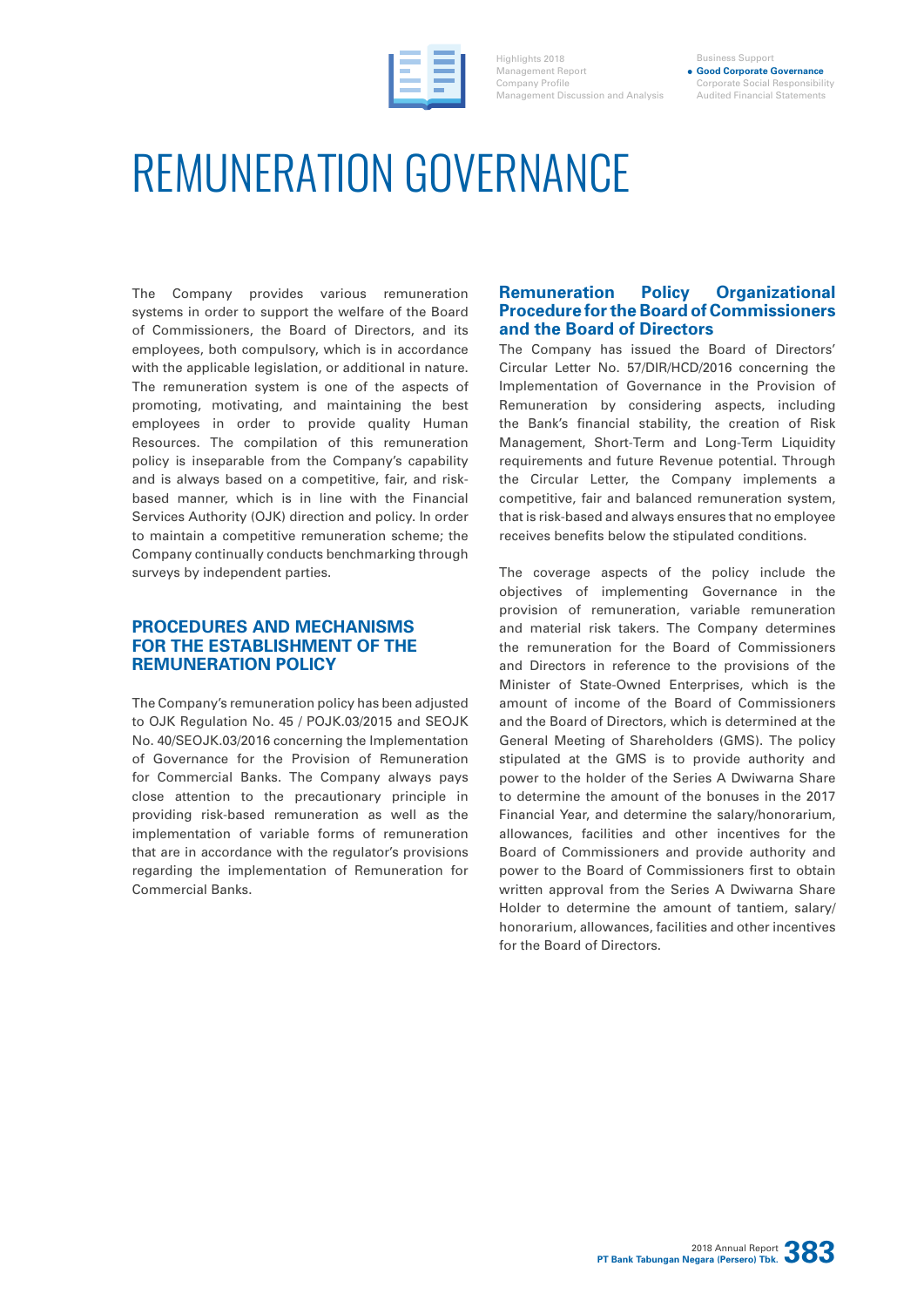## **Procedure for Determining Remuneration**

The procedure to set out the remuneration of the Board of Commissioners and the Board of Directors is as follows:



The scope of the Company's remuneration policy, which has been adjusted to the FSA Regulation No. 45/ POJK.03/2015 and FSA Circular Letter (SEOJK) No. 40/ SEOJK.03/2016 regarding Governance Implementation concerning Commercial Bank's Remuneration includes the following:

- 1. The principle of prudence in Remuneration is based on performance and risk.
- 2. The Material Risk Taker (MRT) is categorized as follows:
	- Material Risk Takers (MRT) can be determined by using qualitative methods in accordance with the portion of responsibilities affecting the main risk profile to be determined in accordance with the evaluation of the risk profile specified by the Bank annually.
	- The MRT category can be determined quantitatively through a comparison of the variable Remuneration between MRT and non-MRT employees, by taking into consideration the performance and position risk of the employees.
- 3. The application of variable Remuneration is in accordance with regulatory provisions related to the Remuneration for Commercial Banks.

Improvement of the Remuneration strategy includes reviewing the performance and risk-based Remuneration policies, empowerment through the implementation of a Remuneration System and improving policies and procedures for implementing benefit programs. Assessment of the Remuneration System and employee welfare is performed both periodically and continuously, taking into account matters, which includes the Bank's financial performance, employee competency and performance, and Remuneration practices that apply in the market.

## **Remuneration Structure**

The Remuneration Structure that denotes the types and/or short-term, long-term and/or post-employment benefits is as follows:

- 1. Short-term Remuneration consists of Salary, Allowances (holiday, transportation), Amenities (health, legal aid), and Performance Bonus.
- 2. Long-term Remuneration and/or post-employment consists of Full Insurance based on Position and may be awarded in the form of additional longterm rewards (long-term incentives/LTI).

## **Scope of the Remuneration Policy and its Implementation per Business Unit, per Area, and in Subsidiary or Branch Offices Located Abroad**

The Company's Remuneration Policy has considered the geographical area of the said Branch Office. The Company has policies related to the terms of providing regional support for certain regions.

**384** 2018 Annual Report **PT Bank Tabungan Negara (Persero) Tbk.**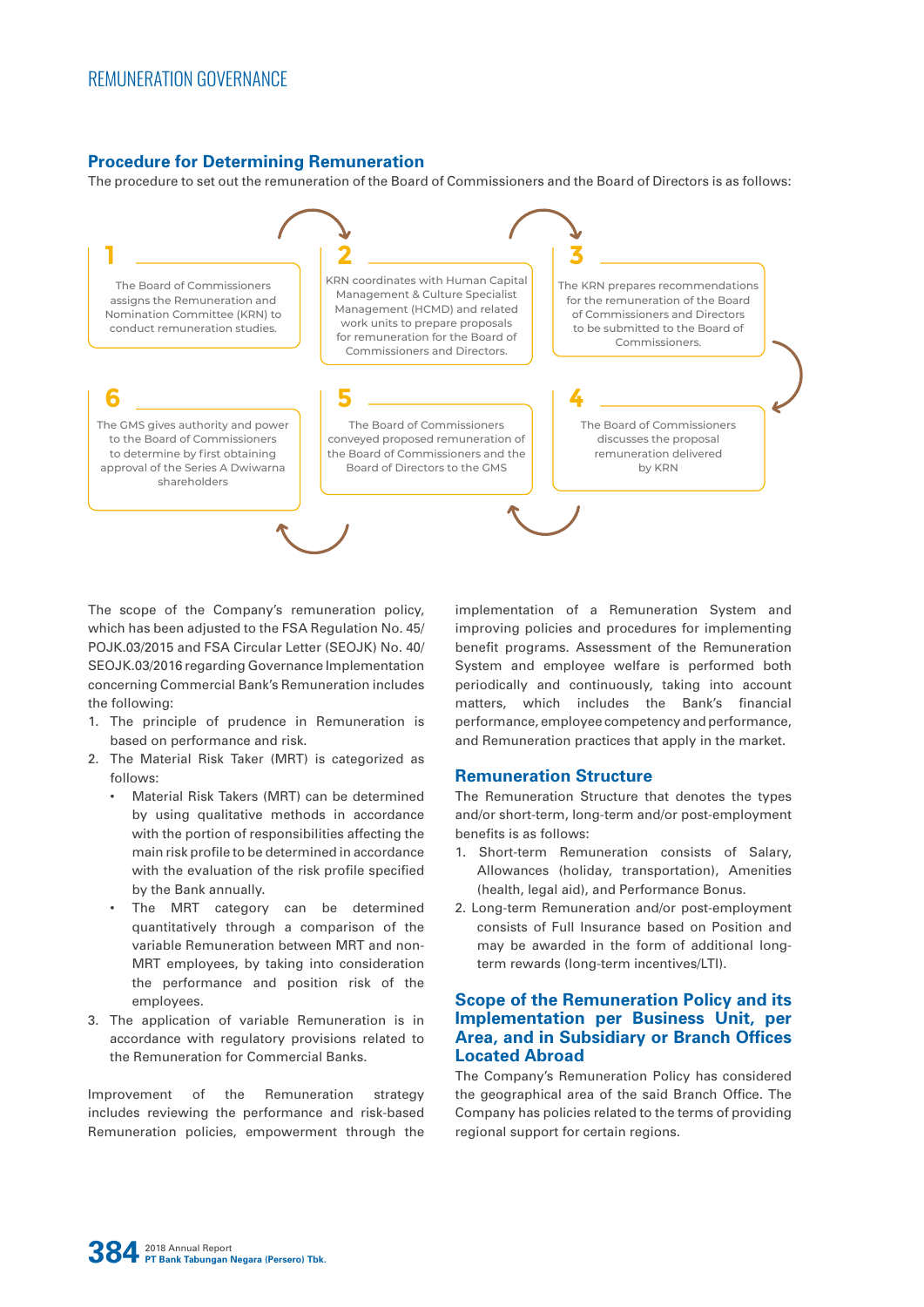Highlights 2018 Management Report Company Profile Management Discussion and Analysis

Business Support **Good Corporate Governance** Corporate Social Responsibility Audited Financial Statements

## **Remuneration Based Performance and Risk**

The Company may postpone the variable Remuneration payment that is suspended (Malus) or retract the variable Remuneration payment, which has already been paid (Claw back) to an officer that has been categorized as a Material Risk Taker (MRT), with the following provisions:

- Loss or damage to the Company's reputation
- Employee's involvement directly or indirectly related to the act or transaction conducted

An officer who is categorized as an MRT, with the following criteria:

- 1. Causing any significant damage to the Company's Reputation or negative impacts on the Company's Finances or potential Business Opportunities.
- 2. Causing any significant Financial Loss.
- 3. Conducted any Fraud, Unethical Actions, and/or Falsification of Records.
- 4. Causing any Material Risk or providing any False Financial Statements.
- 5. Conducted any Violation of Policies, Rules, and Procedures Deliberately.
- 6. Causing any significant Loss to the Related Work Unit because the Risk Management Function was not conducted properly.
- 7. Causing any significant negative impact on the Bank's Capital, which was not caused through Climate Change, Economics, or Industrial.
- 8. The Deliberate Disclosure of any Confidential Information to External Parties.

## **Performance Measurement Associated with Remuneration**

## **1. Remuneration policy linked to the Performance Assessment**

The Company has policies regarding the Performance Management System that stipulates the increase of Remuneration concerning payment for performance, which is regulated in a separate policy regarding the Basic Salary Policy.

## **2. Method to Calculate Remuneration linked to the Company's Performance, Work Unit Performance, Individual Performance**

Policy regarding the Company's Performance Management System stipulates the Performance Target Assessment, which includes the Company's Work Target (SKP), Task Force Target (SKU), and Individual Work Target (SKI). The Work Target Assessment is conducted by comparing the Actual Work Achievement with the Respective

Work Target. In the Performance Management System Policy, the Company also regulates the assessment of the Corporate Culture Competence and Leadership Competence for employees who have subordinates.

**3. Descriptions of the methods used by the Company to state that the specific performance is not achieved; thus, the requirement to adjust the Remuneration and Remuneration Value if the condition occurs.**

The Remuneration Adjustment Method is related to the performance achievement. The adjustment is conducted by the Company through the policy of increasing the basic salary every year based on the value determined by the Performance Management System of the previous year and Comparatio. Comparatio is a percentage calculated from the basic salary of a Permanent Employee to the midpoint of the basic salary range, in the category of Permanent Employee.

In order to maintain qualified employees, the Company provides Production Services as a form of Remuneration directly related to the employees' Performance Assessment, as reflected in the Performance Management System (SMK).

## **External Consultants Regarding Remuneration Policy**

## **Name of Consultant: Korn Ferry Indonesia**

### **Scope of work:**

- 1. Honorary study of the Board of Directors and Board of Commissioners for 2018 compared to Market Standards.
- 2. Review of the tantiem of the Board of Directors and Board of Commissioners for the 2017 Fiscal Year.
- 3. Assessment of the Long-Term Incentive (LTI) The Board of Directors and the Board of Commissioners for the financial year 2017 and according POJK No. 45/POJK.03/2015 concerning Governance Practices in Providing Remuneration of Commercial Bank.

## **Connection between Remuneration with Public Performance of a Public Company**

In the Board of Directors' Decree No. 02/PD/HDC/2017 regarding the Board of Directors' and the Board of Commissioners' Income, it is stated that the Remuneration type, which is accepted by the Board of Directors and the Board of Commissioners is tantiem/ work incentive, which is a reward for the improvement of the Company's performance and ensuring it does not accumulate any losses.

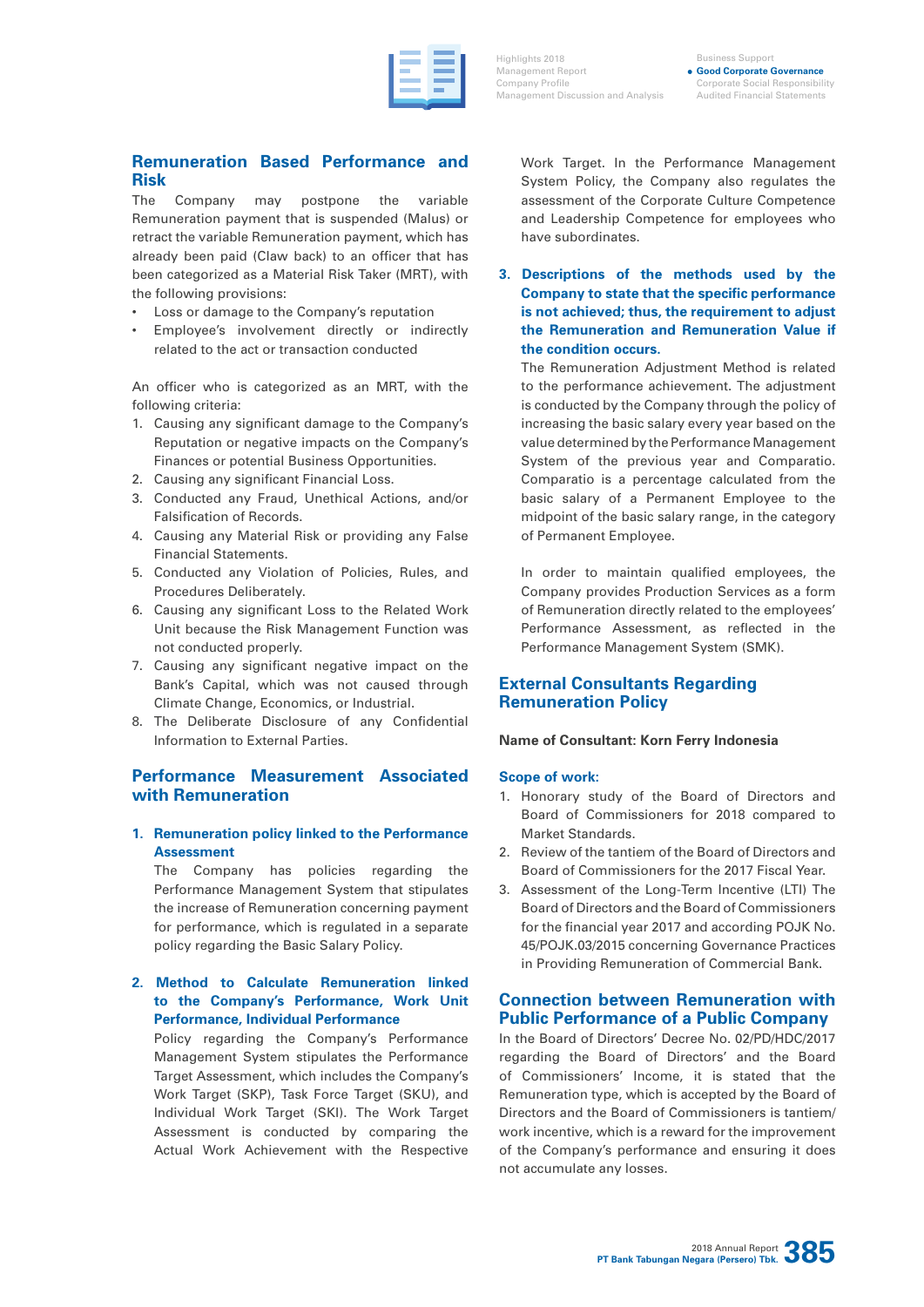## **THE BOARD OF COMMISSIONERS' AND THE BOARD OF DIRECTORS' INDICATORS FOR DETERMINING REMUNERATION**

In setting the indicator, the Board of Commissioners and the Board of Directors refer to the State Ministry for State-Owned Enterprises Regulation Number: PER-01/MBU/06/2017 regarding the Second Amendment to the Minister of State-Owned Enterprises Regulation No. PER-04/MBU/2014 regarding the Guidelines for Stipulation of the Board of Directors, Board of Commissioners, and Board of Trustees of State-Owned Enterprises. The Salary/Honorarium of members of the Board of Directors, Board of Commissioners, and Board of Trustees shall be determined based on the following factors:

- 1. Business scale factor;
- 2. Business complexity factor;
- 3. Inflation rate;
- 4. The Company's financial condition and capability;
- 5. Other relevant factors, which must not conflict with any laws and regulations;
- 6. The composition of Salary/Honorarium of the Board of Directors and the Board of Commissioners is stipulated as follows:
	- The salary of the President Director is determined through using internal guidance stipulated by the Minister;
	- Salaries of the other members of the Board of Directors is 85% of the President Director's salary;
	- The President Commissioner's Honorarium is 45% of the President Director's salary;
	- The members of the Board of Commissioners' honorarium is 40.5% of the President Commissioner.

## **THE BOARD OF COMMISSIONERS AND BOARD OF DIRECTORS REMUNERATION STRUCTURE FOR 2018**

The components of the remuneration of the Board of Commissioners and the Board of Directors are as follows:

#### **Total Compensation**

**FIXED PAY Salary/Honorarium** + **VARIABLE PAY Tantiem** + **VARIABLE PAY Long-term Incentive**

Based on the Board of Directors' Circular Letter No. 57/DIR/HCD/2016 concerning the Implementation of Governance in the Provision of Remuneration, there are fixed and variable remuneration components of the Board of Commissioners and the Board of Directors, which are as follows:

- 1. Fixed Remuneration is provided in the form of cash, which may be accompanied with the provision of a noncash benefit.
- 2. Variable Remuneration is provided in the form of cash or shares or share-based instruments issued by the Company.

Written approval from the Bicolor Series A Shareholder determined the tantiem for the 2017 Fiscal Year, and the salary/honorarium, allowances, and facilities for the Board of Directors and the Board of Commissioners in 2018. The description regarding the types and facilities received by the Board of Commissioners and the Board of Directors throughout 2018 are as follows:

### **Board of Commissioners' Remuneration**

|                                                 | 2018 (Amount received in 1 year) |                                      |  |
|-------------------------------------------------|----------------------------------|--------------------------------------|--|
| <b>Type of Remuneration and Other Amenities</b> | <b>Board of Commissioners</b>    |                                      |  |
|                                                 | <b>Person</b>                    | <b>Amount</b><br>(in million Rupiah) |  |
|                                                 |                                  |                                      |  |
| 1. Remunerasi                                   | $9***$                           |                                      |  |
| Honorarium                                      |                                  | 11,220                               |  |
| Regular Benefits *)                             |                                  | 7,636                                |  |
| Tantiem                                         |                                  | 17,816                               |  |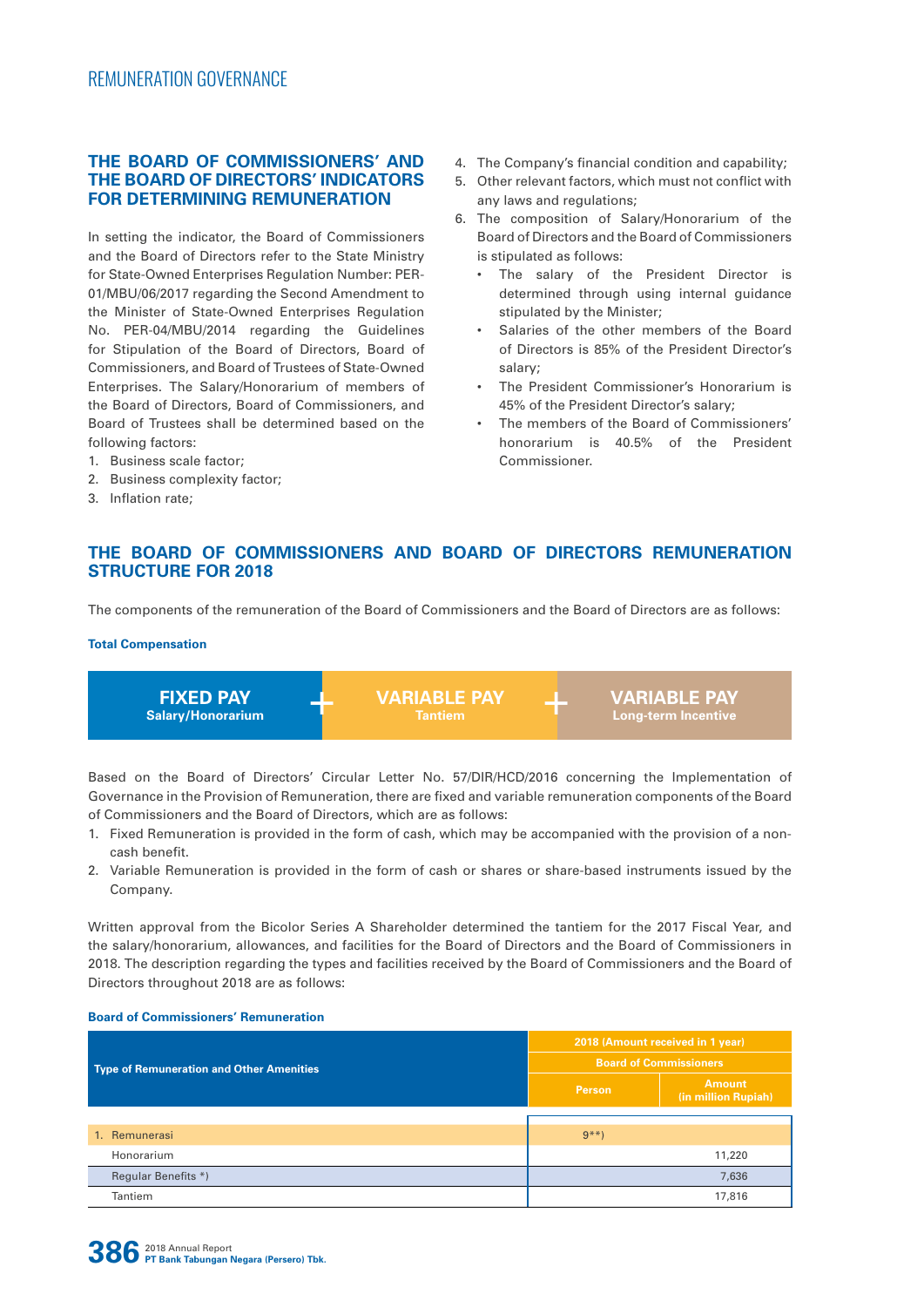

Highlights 2018 Management Report Company Profile Management Discussion and Analysis

#### Business Support

**Good Corporate Governance** Corporate Social Responsibility Audited Financial Statements

#### **Board of Commissioners' Remuneration**

|                                          | 2018 (Amount received in 1 year) |                                      |  |
|------------------------------------------|----------------------------------|--------------------------------------|--|
| Type of Remuneration and Other Amenities | <b>Board of Commissioners</b>    |                                      |  |
|                                          | <b>Person</b>                    | <b>Amount</b><br>(in million Rupiah) |  |
| 2. Other Benefits in nature              | $9***$                           |                                      |  |
| a. Retained                              |                                  | $\overline{\phantom{a}}$             |  |
| b. Not Retained                          |                                  |                                      |  |
| Total                                    |                                  | 36,672                               |  |

Remarks:

\*) Leave allowance, Income Tax Allowance, Clothing Money, Holiday Allowance and Full Compensation Premium;<br>\*\*) The total members of the existing Board of Commissioners are 9 (nine), 1 (one) member of the Board of Commissio Annual GMS on March 23, 2018.

#### **Board of Directors' Remuneration**

|                                                | 2018 (Amount received in 1 year) |                                     |  |
|------------------------------------------------|----------------------------------|-------------------------------------|--|
| <b>Type of Remuneration and Other Benefits</b> | <b>Board of Directors</b>        |                                     |  |
|                                                | <b>Person</b>                    | <b>Amount</b><br>(in million Rupiah |  |
|                                                |                                  |                                     |  |
| 1. Remunerasi                                  | $14***$                          |                                     |  |
| Honorarium                                     |                                  | 25,109                              |  |
| Regular Benefits *)                            |                                  | 17,790                              |  |
| Tantiem                                        |                                  | 42,390                              |  |
| 2. Other Benefits in nature **) yang:          | $14***$                          |                                     |  |
| a. Retained                                    |                                  | 5,283                               |  |
| b. Not Retained                                |                                  | 4,210                               |  |
| Total                                          |                                  | 94,782                              |  |

Remarks:<br>\*) Leav<br>\*\*) The Leave allowance, Income Tax Allowance, Clothing Money, Holidays Allowance and Full Position Compensation Premium;

\*\*) The Board of Directors receive Transportation, Communication and Housing Facilities \*\*\*) 14 (fourteen) members of the Board of Directors, which consists of:

- 9 (nine) members of the Board of Directors, 2 (two) of them are including the newly appointed members at the 2018 Annual GMS on March 23, 2018;<br>- 5 (five) members of the Board of Directors who have not served but still o member of the Board of Directors including their Term of Office at the Annual GMS on March 23, 2018.

The Board of Directors, The Board of Commissioners, and Employees who received Variable Remuneration for 1 (one) year and the nominal rate is stated in the table below:

|                              | <b>Amount Received in 2018</b> |                                    |                               |                                    |            |                                    |
|------------------------------|--------------------------------|------------------------------------|-------------------------------|------------------------------------|------------|------------------------------------|
|                              |                                | <b>Board of Directors</b>          | <b>Board of Commissioners</b> |                                    | Employees* |                                    |
|                              | Person.                        | <b>In Million</b><br><b>Rupiah</b> | Person.                       | <b>In Million</b><br><b>Rupiah</b> | Person     | <b>In Million</b><br><b>Rupiah</b> |
| <b>Variable Remuneration</b> | 12                             | 42,389                             | 8                             | 17,816                             | 10,478     | 407,616                            |
| (Total)                      | <b>Amount Received in 2017</b> |                                    |                               |                                    |            |                                    |
|                              | <b>Board of Directors</b>      |                                    | <b>Board of Commissioners</b> |                                    | Employees* |                                    |
|                              | Person                         | In Million<br>Rupiah               | Person                        | In Million<br>Rupiah               | Person     | In Million<br>Rupiah               |
|                              |                                |                                    |                               |                                    |            |                                    |
|                              | 14                             | 32,553                             | 10                            | 14,331                             | 9,516      | 323,230                            |

Note: \*) composed of employees who received the Production and Individual Incentives